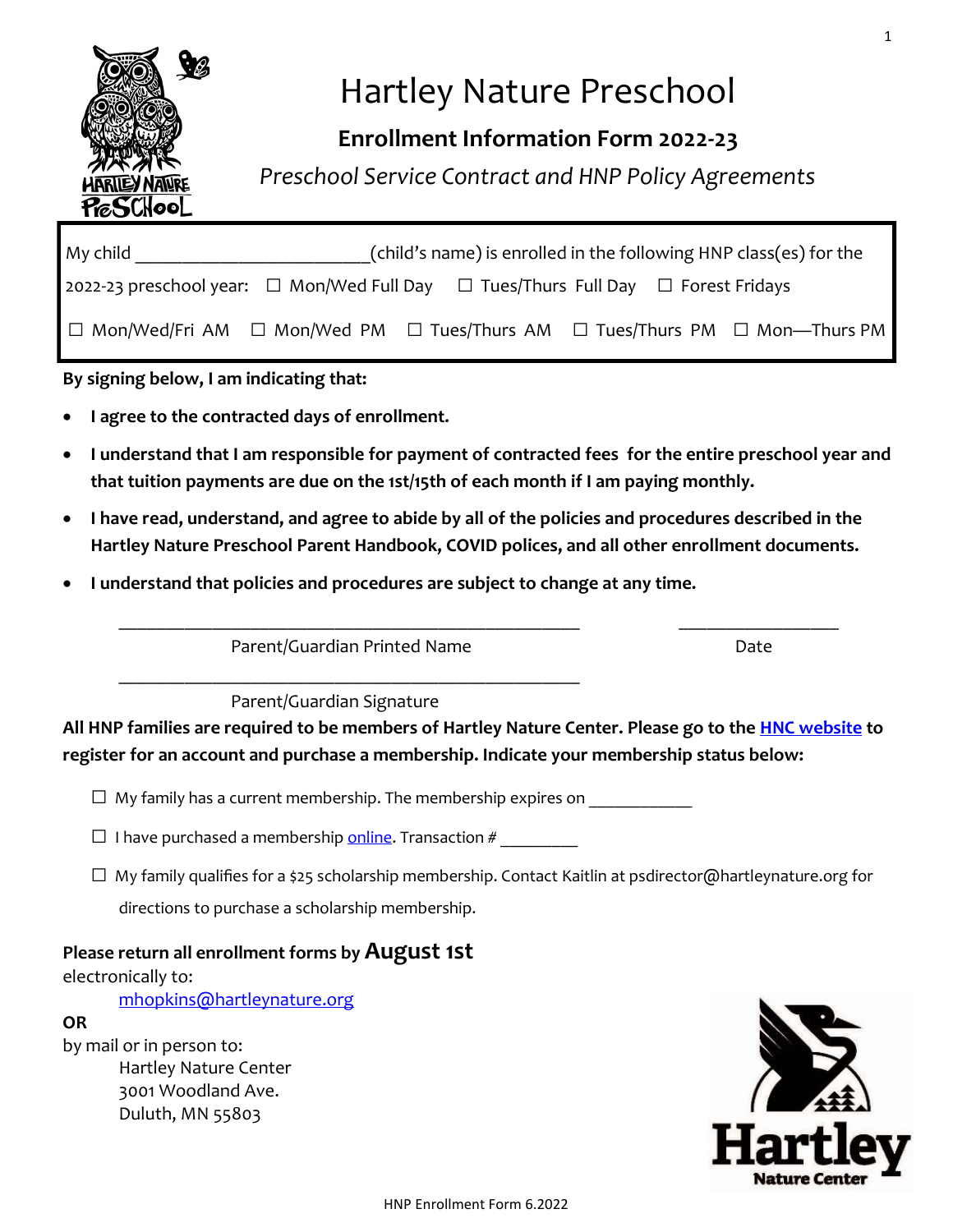#### **Allergies and Dietary Needs**

 $\Box$  My child has no known allergies or dietary restrictions.

 $\Box$  My child has special dietary needs that DO NOT include an allergy.

*Non-allergy dietary need/intolerance:* 

□ My child has allergies that are □ MILD\*\* □ SEVERE\*\* Allergy: \_\_\_\_\_\_\_\_\_\_\_\_\_\_\_\_\_\_\_\_\_\_\_\_\_\_\_\_\_\_\_\_\_\_\_\_\_\_\_\_\_\_\_\_\_\_\_\_\_\_\_\_\_\_\_\_\_\_\_\_\_\_\_\_\_\_\_\_\_\_\_\_\_\_\_\_\_\_\_\_

**\*\*A allergy action plan for any mild or severe allergy MUST be on-file BEFORE your child may start preschool. Please download allergy action plans from our [website](https://hartleynature.org/hartley-nature-preschool/preschool-forms/) or contact Hartley for a copy. HNP staff will work with you to make a plan for your child's care based on the plan.**

Parent/Guardian Initials:

## **IEP/IFSP/ISP/504, Special Medical Needs, Special Education Needs**

 $\Box$  My child does not have an IEP/IFSP/ISP/504, special educational need, or special medical need.

 $\square$  My child has an IEP/IFSP/ISP/504 for:

- $\Box$  My child has special education need or developmental disability. Special need or disability: \_\_\_\_\_\_\_\_\_\_\_\_\_\_\_\_\_\_\_\_\_\_\_\_\_\_\_\_\_\_\_\_\_\_\_\_\_\_\_\_\_\_\_\_\_\_\_\_\_\_\_\_\_\_\_\_\_\_\_\_\_\_\_\_\_\_\_
- $\Box$  My child has medical needs (i.e. asthma, seizures). Special medical need:

**\*\*An ICCP for any IEP/IFSP/ISP/504, special education need, and/or special medical need and a copy of any IEP/ IFSP/ISP/504 MUST be on-file BEFORE your child may start preschool. Please download ICCP plans from our [website](https://hartleynature.org/hartley-nature-preschool/preschool-forms/) or contact Hartley for a copy. HNP staff will work with you to make a plan for your child's care based on the plan.**

Parent/Guardian Initials: \_\_\_\_\_\_\_\_\_\_\_\_\_\_

What are your child's special interests?

Do you or your family members have any areas of expertise, hobbies, or passions that you would like to share with the children and staff (i.e. by coming in to do a presentation or an activity)?

\_\_\_\_\_\_\_\_\_\_\_\_\_\_\_\_\_\_\_\_\_\_\_\_\_\_\_\_\_\_\_\_\_\_\_\_\_\_\_\_\_\_\_\_\_\_\_\_\_\_\_\_\_\_\_\_\_\_\_\_\_\_\_\_\_\_\_\_\_\_\_\_\_\_\_\_\_\_\_\_\_\_\_\_\_\_\_\_

\_\_\_\_\_\_\_\_\_\_\_\_\_\_\_\_\_\_\_\_\_\_\_\_\_\_\_\_\_\_\_\_\_\_\_\_\_\_\_\_\_\_\_\_\_\_\_\_\_\_\_\_\_\_\_\_\_\_\_\_\_\_\_\_\_\_\_\_\_\_\_\_\_\_\_\_\_\_\_\_\_\_\_\_\_\_\_\_

\_\_\_\_\_\_\_\_\_\_\_\_\_\_\_\_\_\_\_\_\_\_\_\_\_\_\_\_\_\_\_\_\_\_\_\_\_\_\_\_\_\_\_\_\_\_\_\_\_\_\_\_\_\_\_\_\_\_\_\_\_\_\_\_\_\_\_\_\_\_\_\_\_\_\_\_\_\_\_\_\_\_\_\_\_\_\_\_

| Has your child had any previous preschool experience? $\Box$ Yes $\Box$ No If yes, please tell us more about their |  |
|--------------------------------------------------------------------------------------------------------------------|--|
| experience:                                                                                                        |  |

Will your child be attending any other home or center child care and/or preschool program this year?  $\Box$  Yes  $\Box$  No

If yes, what is the name of the program:

*For full day children only*, please describe your child's napping habits: \_\_\_\_\_\_\_\_\_\_\_\_\_\_\_\_\_\_\_\_\_\_\_\_\_\_\_\_\_\_\_\_\_\_

Is there any additional information you would like to share about your child and/or your family at this time, such as who lives with your child?

\_\_\_\_\_\_\_\_\_\_\_\_\_\_\_\_\_\_\_\_\_\_\_\_\_\_\_\_\_\_\_\_\_\_\_\_\_\_\_\_\_\_\_\_\_\_\_\_\_\_\_\_\_\_\_\_\_\_\_\_\_\_\_\_\_\_\_\_\_\_\_\_\_\_\_\_\_\_\_\_\_\_\_\_

\_\_\_\_\_\_\_\_\_\_\_\_\_\_\_\_\_\_\_\_\_\_\_\_\_\_\_\_\_\_\_\_\_\_\_\_\_\_\_\_\_\_\_\_\_\_\_\_\_\_\_\_\_\_\_\_\_\_\_\_\_\_\_\_\_\_\_\_\_\_\_\_\_\_\_\_\_\_\_\_\_\_\_\_\_\_\_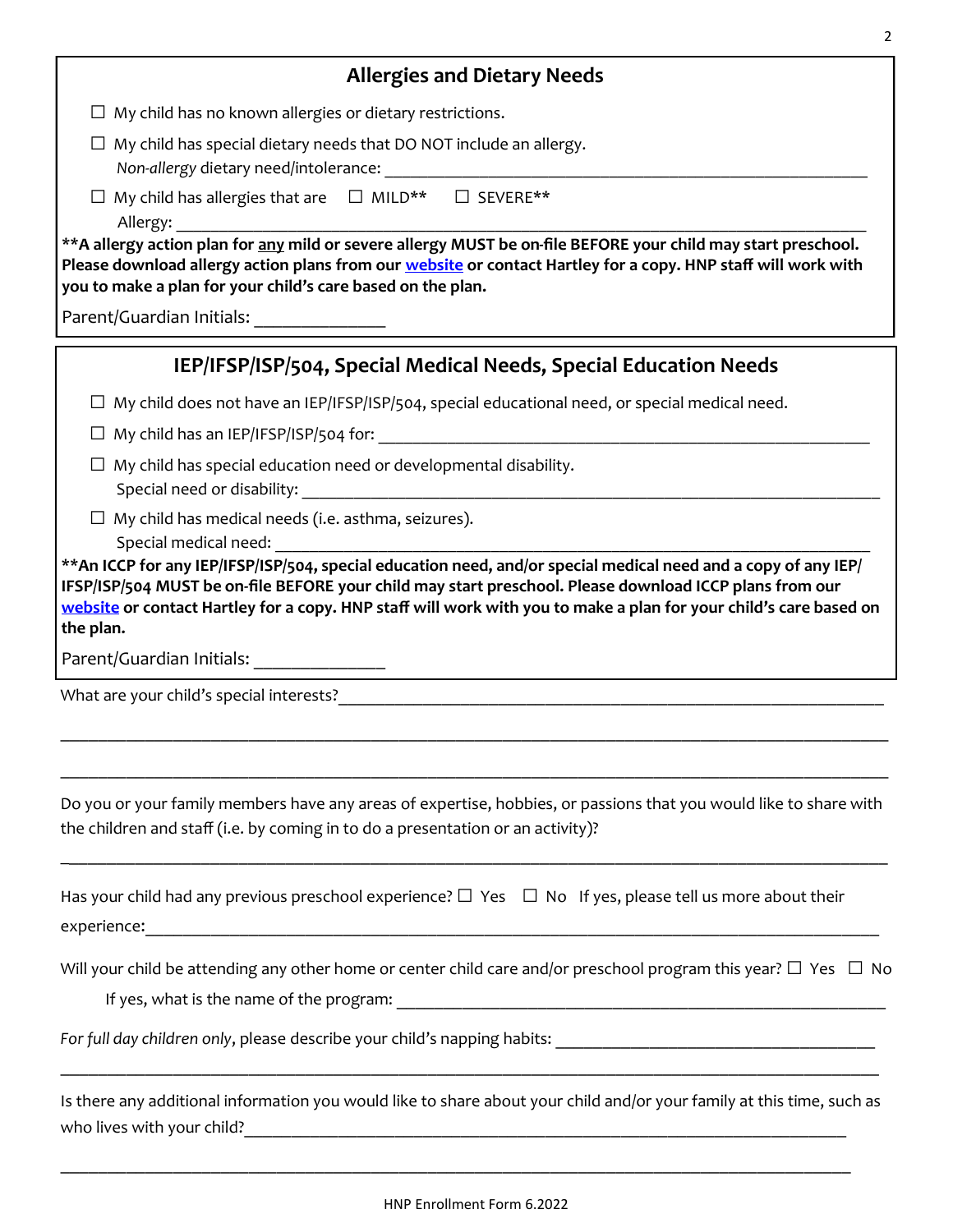#### **Reporting Medical and Dental Care**

I understand that I must report any accident, injury, or illness that requires my child to visit his/her medical provider or dentist to HNP staff within 24 hours (exclusive of weekends and holidays). For example, an injured limb requiring a cast or a cut requiring stitches would be reported. HNP staff is required to report this information to the MN Department of Health and Human Services, Division of Licensing.

Parent/Guardian Initials: \_\_\_\_\_\_\_\_\_\_\_\_\_\_

#### **Animal and Pet Permission**

I understand that Hartley Nature Center is the home to a variety of educational animals including snakes and turtles and that my child may have opportunities to interact with these animals during preschool. I give permission for my child to interact with these animals in a supervised environment. I understand that my child may be exposed to wild animals or dogs belonging to park visitors while playing outdoors.

Parent/Guardian Initials: \_\_\_\_\_\_\_\_\_\_\_\_\_\_

#### **Observation Permission**

I understand that HNP welcomes area college and graduate students into the preschool program to observe students as a whole class, teach practice lessons, or to complete a student teaching experience. Written permission will be obtained from parents/guardians before children participate in a specific research study. Parent/Guardian Initials: \_\_\_\_\_\_\_\_\_\_\_\_\_\_

#### **Half Day and Forest Fridays No Nap Acknowledgement**

I understand that half day preschool classes and Forest Fridays do not have a nap or rest time as part of their program plan/daily routine and that my child will not nap during the school day while enrolled in a Hartley Nature Preschool half day class or on Forest Fridays.

Parent/Guardian Initials (for Half Day and Forest Fridays Only):

### **Walking Field Trip Permission**

I understand that my child will participate in daily walking field trips on the grounds of Hartley Park and Hartley Nature Center while enrolled in Hartley Nature Preschool for the purposes of nature study and play.

Parent/Guardian Initials: \_\_\_\_\_\_\_\_\_\_\_\_\_\_

### **Carpooling/Ridesharing**

Would you like to be connected with other families in your child's class(es) to discuss carpooling/ridesharing to and/or from Hartley?

□ Yes □ No